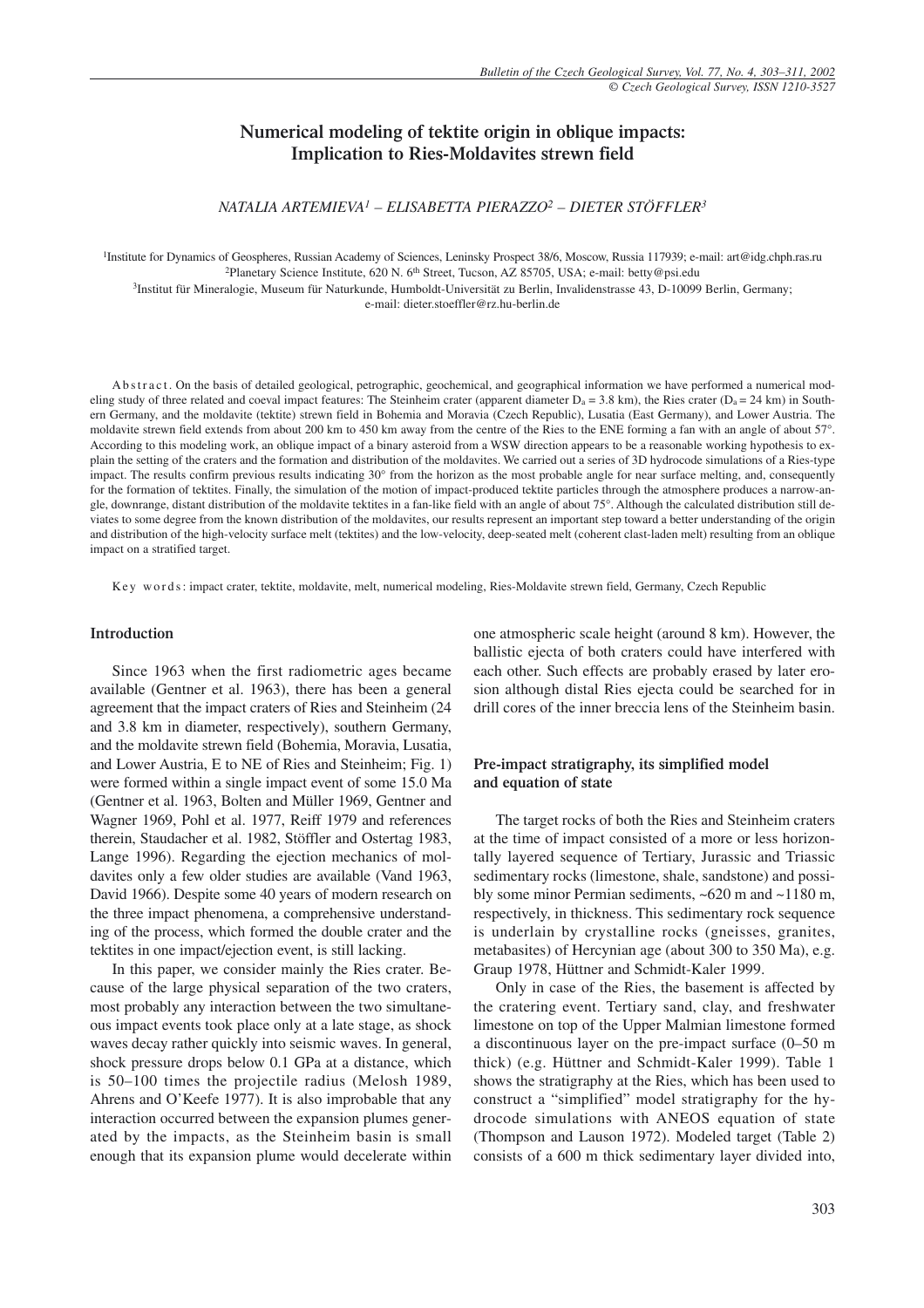| Stratigraphic sections and thickness (m)* | Subdivisions and lithologies                                                        | Thickness $(m)^*$ |
|-------------------------------------------|-------------------------------------------------------------------------------------|-------------------|
| Tertiary 0-50                             | Middle Miocene = sands with minor clay and freshwater limestone                     | $0 - 50$          |
| Malmian 150-200                           | $\epsilon$ = massive limestone                                                      | $~\sim 20$        |
|                                           | $\delta$ = massive limestone                                                        | $70 - 100$        |
|                                           | $\gamma$ = bedded limestone with some marly limestone, marl and some reef limestone | $\sim$ 30         |
|                                           | $\beta$ = mainly bedded limestone                                                   | $~\sim 20$        |
|                                           | $\alpha$ = marly limestone, marl, bedded limestone                                  | $40 - 50$         |
| Dogger 140-150                            | $\gamma$ - $\zeta$ = limestone, calcareous limestone and shale                      | ~10               |
|                                           | $\beta$ = sandstone, in part iron-rich                                              | $~10^{-4}$        |
|                                           | $\alpha$ = gray shale                                                               | $90 - 100$        |
| Liassic 30                                | Black shale with some sandstone and marl                                            | $\sim$ 30         |
| Triassic 250-300                          | Upper Keuper $=$ red shale                                                          | ~1.30             |
|                                           | Middle Keuper = sandstone with some shale                                           | ~100              |
|                                           | $Muschelkalk = calcareous sandstone$                                                | $0 - 50$          |
|                                           | Buntsandstein?                                                                      | up to $15$ ?      |
| Hercynian basement                        | Various gneisses, granites, amphibolites                                            | several km        |

\* Range of estimates for the pre-impact target at the point of impact.

from top to bottom: 40 m of quartzite (ANEOS equation of state from Melosh, personal comm.) with 30% porosity (density of  $1.86$  g/cm<sup>3</sup>) to model the uppermost Tertiary sands; 140 m of dense calcite (density of 2.6 g/cm<sup>3</sup>; Pierazzo et al. 1998) to model the Malmian limestone; 420 m of quartzite with 20% porosity (density of 2.12  $g/cm^3$ ) to model the Jurassic/Triassic sandstones and shales. The crystalline basement below the sedimentary layer is modeled as non-porous granite (Pierazzo et al. 1997). Since only 3 different materials are currently allowed in SOVA (which allows a rigorous mathematical treatment of mixed cells in the simulations), we model the atmosphere as pure CO2 (i.e. decomposed calcite), instead of real air. However, we use density-pressure distributions of the Earth atmosphere and believe that this simplification does not influence particle's motion and, hence, final deposition of tektites. The projectile consists of granite with 5% porosity (corresponding to a bulk density of  $2.5$  g/cm<sup>3</sup>).

#### **Distal ejecta of the Ries crater**

Large parts of the Ries' continuous ejecta blanket are preserved consisting of a polymict lithic, clastic matrix breccia (Bunte Breccia, < 200 m thick) covered by "fallout" suevite patches (polymict clastic matrix breccia with lithic and mineral clasts of all shock stage including impact melt particles derived mainly from the crystalline basement) ranging in thickness from ~5 to 90 m (Stöffler and Ostertag 1983, Engelhardt 1997). Bunte breccia and suevite extend radially to about 45 km and 23 km, respectively (Hüttner and Schmidt-Kaler 1999).

Distal, discontinuous ejecta comprise Upper Jurassic limestone clasts ("Reuter blocks", cm–dm sized; Gall and Müller 1975) and moldavite tektites extending radially between about 50 to 70 km and 200 to 450 km, respectively, from the point of impact (Stöffler and Ostertag 1983, Lange 1996), as shown in Fig. 1. As indicated by its chemical and isotopic composition the moldavite melt originates from the top 50 m of sand-dominated Tertiary deposits of the Ries target, with minor additions of clay and limestone (Engelhardt 1972, Horn et al. 1985, Engelhardt et al. 1987).

# **Hydrocode modeling**

All results presented below relate to the Ries crater and its impact melts, specifically to the initial stage of the Ries crater growth, when the pressures are rather high and allow for simplified hydrodynamic (without material strength) description. This treatment is sufficient for simulating melt production and melt ejection. A complete numerical description of the Ries crater formation, i.e. including crater collapse, would require a detailed treatment of strength and of the rheological properties of the complex Ries target (currently there is no hydrocode that can model accurately both the early and late stages of crater formation).

Impact simulations were carried out with the three-dimensional (3D) hydrocode SOVA (Shuvalov 1999) coupled to a tabular version of the ANEOS equation of state package. SOVA is a two-step Eulerian code that can model multidimensional, multi-material, large deformation, strong shock wave physics. It is based on the same princi-

Table 2. Target layout for the Ries hydrocode modeling (see Fig. 3b)

| Material                    | Depth $(km)$  | Density $(g/cm3)$ | Porosity $(\% )$ | <b>ANEOS</b> | Reference              |
|-----------------------------|---------------|-------------------|------------------|--------------|------------------------|
| Tertiary Sands              | $0.00 - 0.04$ | .86               | 30               | quartzite    | MELOSH, personal comm. |
| Malmian Limestone           | $0.04 - 0.18$ | 2.6               |                  | calcite      | PIERAZZO ET AL., 1998  |
| Jurassic/Triassic Sandstone | $0.18 - 0.60$ | 2.12              | 20               | quartzite    | MELOSH, personal comm. |
| Crystalline Basement        | $0.60 - 20.0$ | 2.63              |                  | granite      | PIERAZZO ET AL., 1997  |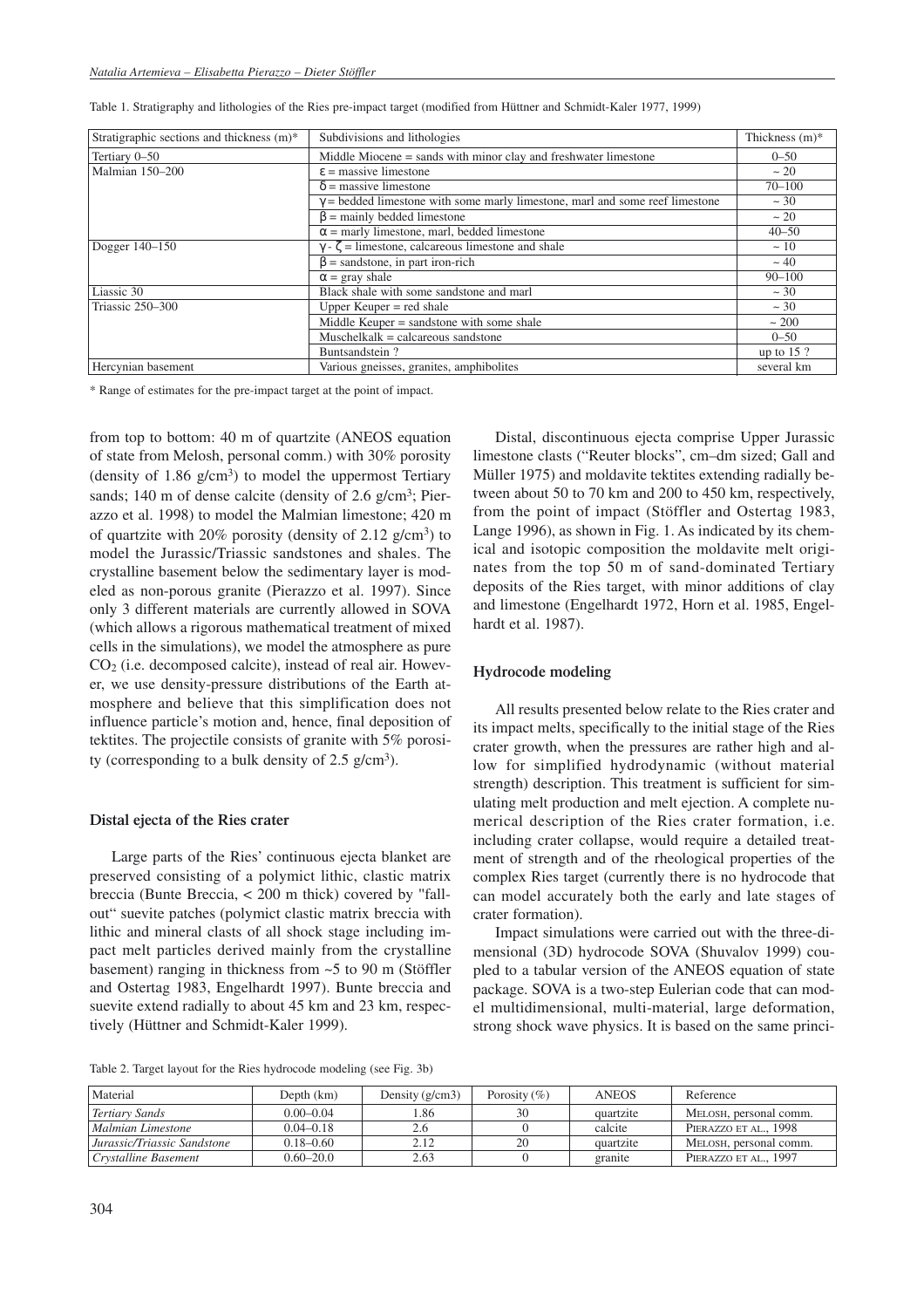

Figure 1. Map of Central Europe showing the Ries and Steinheim craters and the Moldavite strewn field (modified after LANGE, 1996); the sub-strewnfields are hatched and explained in the legend; dashed lines (9° to 25.5°) define the fan within which coherent melt lumps are observed on the inner slope of the Ries crater rim.

ples utilized in the well-known code CTH (McGlaun et al. 1990). A feature that makes SOVA unique among hydrocodes used for impact cratering studies is the implementation of a procedure to describe particle motion in the evolving ejecta-gas plume, including the interaction of particles with the gas. The algorithm of particle description is presented below in the section *Tektite production.*

The simulations model spherical asteroids striking Earth's surface at angles of 45°, 30°, and 15° from the surface with velocities of 12, 20 and 40 km/s. To make sure that all the simulations model a similar transient cavity diameter (between 12 and 13 km; Hörz et al. 1983), the projectile sizes were varied according to the Pi-scaling law (Schmidt and Housen 1987), and are shown in Table 3. Spatial resolution was optimized to best represent the target lithology, ranging from 10 m, to resolve the thin surface layers, to 60 m away from the impact site. The use of bilateral symmetry allowed us to model the  $y > 0$  half space only, and thus take advantage of the available computer capacity for a higher resolution near the impact site.

Since the simulations start with the projectile close to the surface, we do not consider the atmospheric wake (i.e. the "hole" punched in the atmosphere by the entering projectile) and its interaction with the ejecta. However, this is not an important mechanism for impact angles less than ~75°, as the post-impact flow develops mainly in the downrange direction, opposite to the location of the wake. In contrast, for vertical impact the post-impact flow develops entirely inside the wake (Artemieva and Shuvalov 1994).

Table 3. Amount of melt  $+$  vapor (in  $km<sup>3</sup>$ ) produced in the hydrocode simulations for the various target layers

| <b>Impact Velocity</b>      | $12 \text{ km/s}$ |              | $20 \text{ km/s}$ |            |              | $40 \text{ km/s}$ |
|-----------------------------|-------------------|--------------|-------------------|------------|--------------|-------------------|
| Angle                       | $30^\circ$        | $45^{\circ}$ | $15^\circ$        | $30^\circ$ | $45^{\circ}$ | $45^{\circ}$      |
| $D_{\rm pr}$ (km)           | 1.9               | 1.6          | 2.1               | 1.5        | 1.2          | 0.8               |
| Sands $(40 m)$              | 0.39              | 0.21         | 0.67              | 0.37       | 0.23         | 0.21              |
| Limestone $(140 \text{ m})$ | 0.98              | 0.57         | 2.15              | 1.14       | 0.58         | 0.49              |
| Sandstone (420 m)           | 5.39              | 3.73         | 7.92              | 6.27       | 3.77         | 3.38              |
| <b>Basement</b>             | 6.70              | 7.20         | 9.20              | 13.44      | 9.72         | 8.22              |
| TOTAL                       | 13.46             | 11.71        | 19.94             | 21.22      | 14.30        | 12.30             |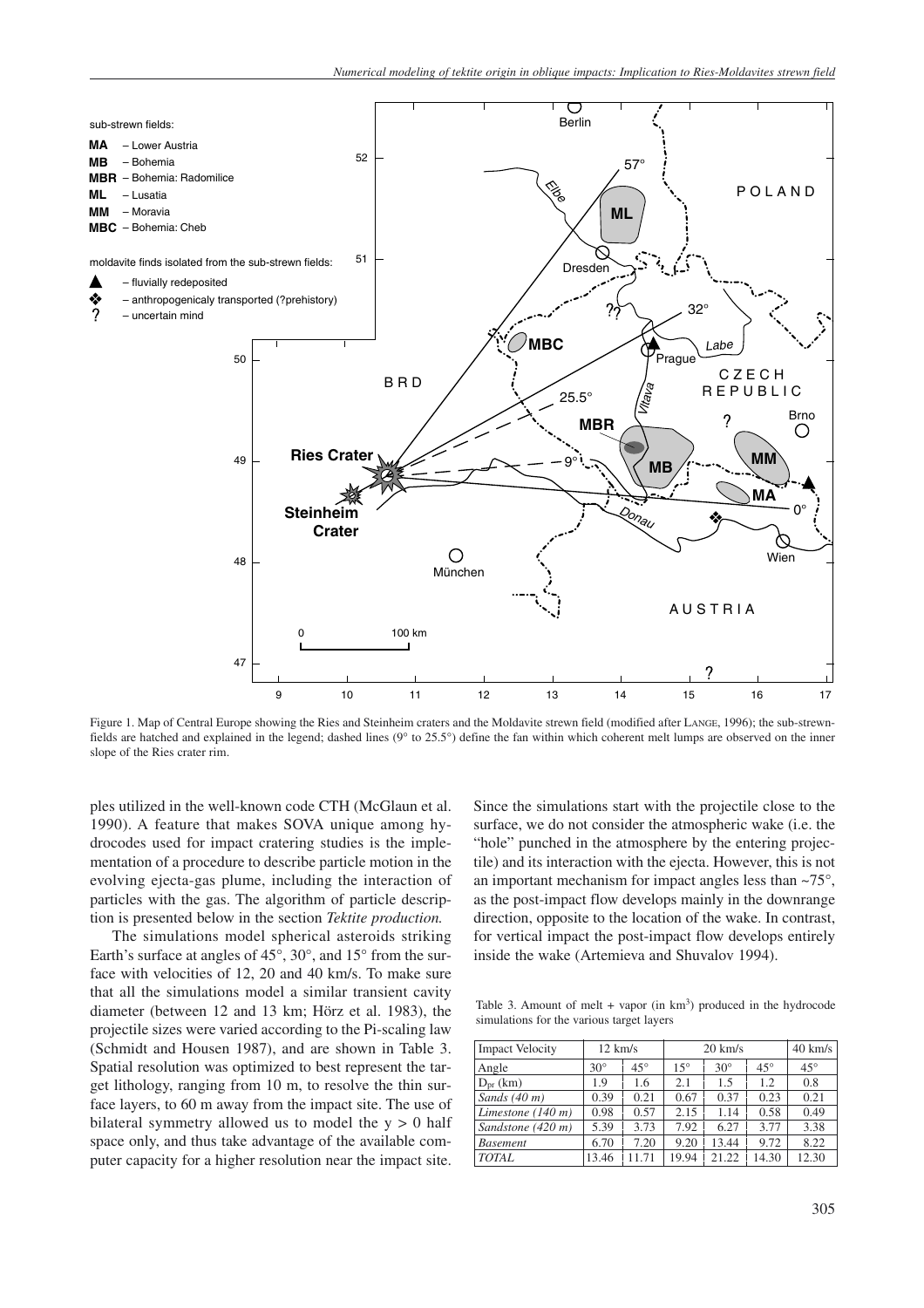

# **Melt production**

Figure 2 shows the early stages of impact  $(t \sim 0.5 \text{ s})$  for a 20 km/s impact at 15°, 30°, and 45° from the surface (projectile was coming from the left). The crystalline basement is shown in gray, quartzite in green, and calcite in dark blue. The atmosphere is shown in blue. All the colors are graded according to density variations. Impact angle affects the melting and early ejection of material from the crater. Figure 2 also suggests that impact angle strongly affects the shape of the opening cavities; however, this is true only for the very early stages of the impact event, but the final crater shape depends on the late stage of excavation and collapse, for which the impact direction is not an important parameter (at least for impact angles exceeding about 15°).

For each simulation, we estimated the amount of melting of the various layers modeled, including the crystalline basement. This has been done by marking each computational cell with a Lagrangian massless tracer particle (representing the given cell) that records the thermodynamic history of the material in the cell. The amount of melting and vaporization is determined by adding up the initial volume of cells whose tracers record shock pressures above a given threshold. We used 55 GPa as the threshold for shock degassing of nonporous calcite (140 m limestone layer). For 30% (upper 40 m sands) and 20% (420 m Jurassic/Triassic layer) porous

Figure 2. Initial stages (~0.5 seconds) of impact simulations for various impact angles: a) 15°, b) 30°, and c) 45°, for a 20 km/s impact (Table 4). The basement is shown in gray, quartzite in green, calcite in dark blue, and atmosphere is shown in light blue. All colors are graded according to density variations.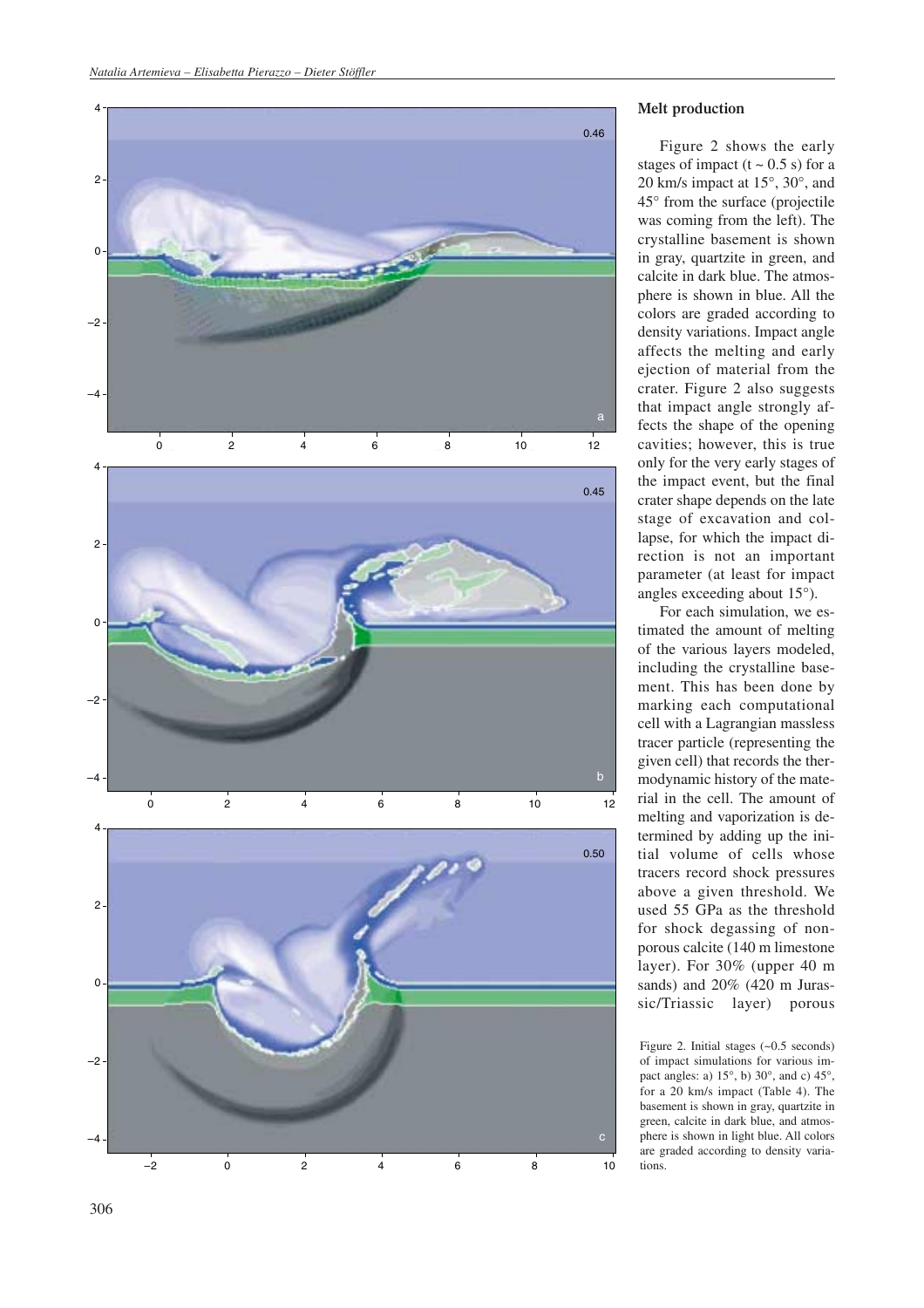quartzite the ANEOS-based shock pressure for complete melting is 20 and 32 GPa, respectively, while it is 40 and 52 GPa for incipient vaporization. Finally, the ANEOS-based shock pressure for complete melting of granite (dense crystalline basement) is 56 GPa. These threshold pressures for melting and vaporization/degassing are modeled by ANEOS and may somewhat differ from those of real materials, although they are in fact very near to experimentally based estimates (e.g. see summary in Stöffler, 1984) which are 20 Gpa for quartz sand, ~30 GPa for sandstone (25% porosity) and 60 GPa for granite. Volatiles may also strongly influence melt pressure values (at least the upper sand layer was water-saturated).

The results of simulations (Table 3) indicate that overall melt production is maximized for a 30°, 20 km/s impact. This emphasizes in particular the trade off between impact velocity and projectile size needed at various angles to keep a constant transient crater diameter. The decrease in projectile size eventually counteracts the increase in impact velocity by focusing the impact energy on a smaller region (decreasing the projectile's footprint). As a result, impact velocity appears to play a small role in impact melting of the uppermost layer, from which tektites originate (e.g. a 45° impact produces about  $0.21 - 0.23$  km<sup>3</sup> of melt regardless of the impact velocity used in the simulations). On the other hand, impact angle is very important: lower impact angles dramatically increase the melting of the top layer (e.g. from 0.23 km<sup>3</sup> for a  $45^{\circ}$  impact to  $0.67$  km<sup>3</sup> for a 15 $^{\circ}$  impact, at 20 km/s). These results suggest the







Figure 3. Tektite ejection model results for a 30° impact and impact speed of 20 km/s at a) 0.6 sec, b) 2 sec, and c) 3.9 sec. after the impact.  $\bullet$  – molten upper layer material (possible tektites);  $\bullet$  – molten target materials (not tektites); ● – solid target material.

need for a different approach for melt production from specific target layers compared to overall target melt. Keeping projectile size constant, we have maximum target melt for vertical impact (Pierazzo and Melosh 1999),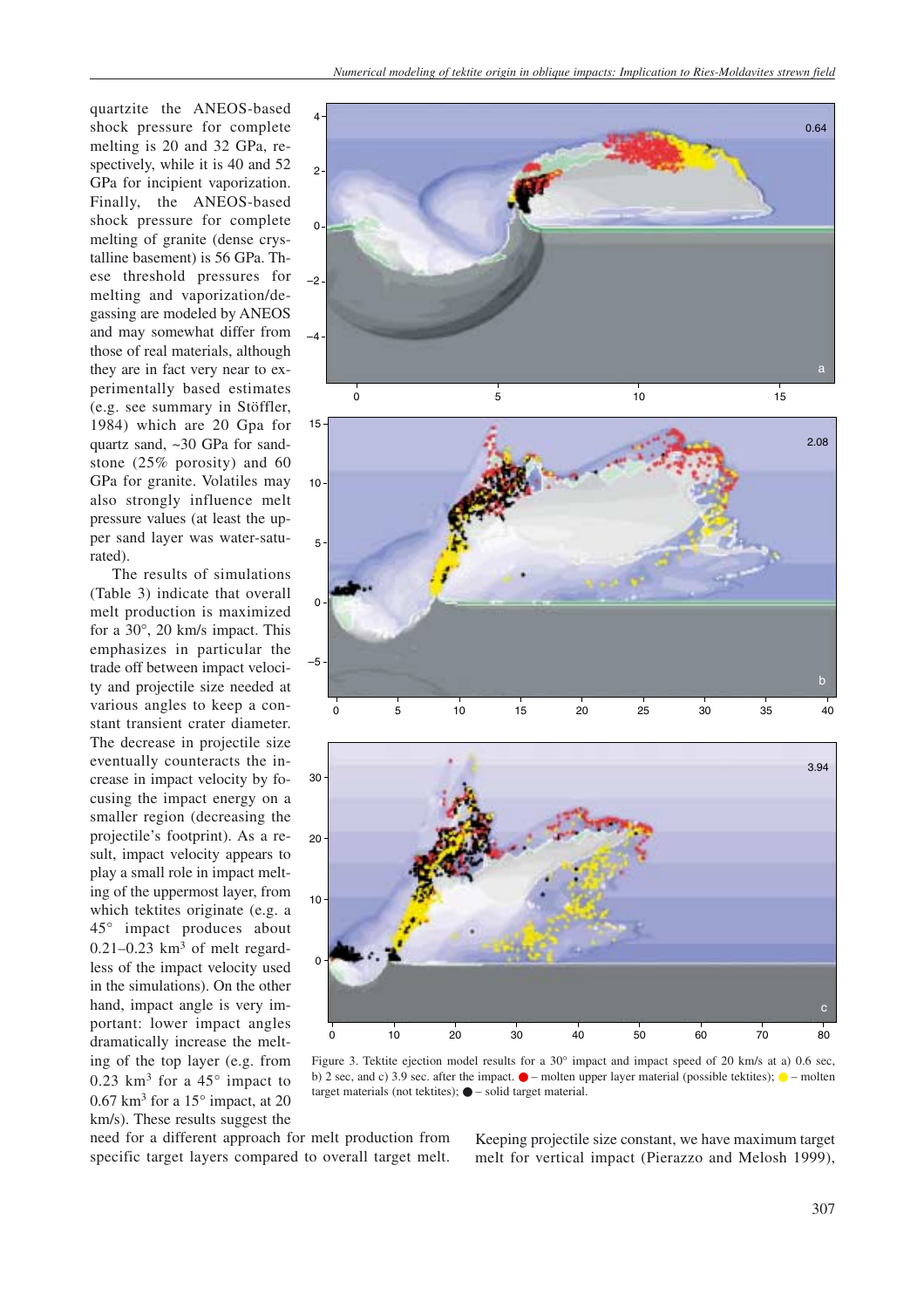while keeping crater size constant (and changing projectile size according to scaling laws by Schmidt and Housen 1987) we have maximum melt at 30°, followed by a sharp decrease at lower impact angles (Ivanov and Artemieva 2001). However, this 30° maximum may be explained by a sharp decrease in melt production from deep layers, not from the top one, which gives rather small input in overall melt. Nevertheless, exactly this top layer of sands is of crucial importance for tektite production. Finally, we choose the impact angle of 30° to model tektites.

# **Tektite production**

Separate simulations have been carried out to investigate the formation and distribution of tektites formed in the Ries impact event. Previous modeling of this very particular case of impact ejecta dealt mainly with the initial stage of the impact–shock compression of the surface material and its acceleration after decompression (Artemieva 2001, 2002). These early runs showed that tektites (or, more accurately, high-velocity, high temperature target melt) might be produced by high-velocity (>15 km/s) impacts into silica-rich targets with impact angles between about 30° and 50° (Artemieva 2001, 2002). Very oblique impacts are not as efficient, and produce target melt that is strongly contaminated with projectile material. The main conclusion of the previous modeling work is that there is no need for special impact conditions to produce tektites (Artemieva 2002). The rather quick degradation of natural glasses can explain the relative tektite deficiency in the impact record: 4 tektite strewn fields versus more than 150 terrestrial impacts structures identified so far. Indeed, only young (< 50 Ma) craters have been associated with tektite strewn fields. The Ries is one of them, being associated with the well-known moldavite strewn field (Bohemia, Moravia, Lusatia, and Lower Austria).

The previous modeling effort treated molten material as a continuum (Artemieva 2002). This is a reasonable assumption in the early stages of crater growth and material ejection, but at some later stages the properties of individual particles (i.e. mass, size, shape, individual velocity) become important. At that point the particle trajectories in the atmosphere should be defined by the hydrodynamics of two phases, including the interaction (based on momentum and heat exchange) of solid (molten) particles with the post-impact gas flow. The size and shape of individual particles are influenced by many processes (e.g. Melosh and Vickery 1991, Melosh 1984, O'Keefe and Ahrens 1986); ideally, they should be modeled by adding a disruption module to the hydrocode. In our simplified approach, material disruption is assumed to occur when the density of the solid or molten material drops below the normal density for a given temperature within a single computational cell (i.e. the material is subject to tension). To start particle description we should define the particles' properties, i.e. its initial position, velocity, size and shape. The hydrodynamic velocity of the cell gives the initial particle velocity, while the object's initial position within the cell is randomly defined. We have modeled solid particles size distribution by using an empirical size distribution based on experimental studies of high energy chemical explosions, with particle sizes ranging from  $\sim 1 \mu$ m to 10 cm. The diameter of molten particles lies in the range of 1–3 cm, which corresponds to the average size of tektites (O'Keefe 1963, 1976, Montanari and Koeberl 1999), while particle size drops to 0.01 cm if particles are produced by condensation from a two-phase mixture, where vapor and melt coexist (microtektites). These assumptions are based on a simple approach (Melosh and Vickery 1991): particle size in the melt disruption process depends on the balance of local strain rates and surface tension in the melt. Higher temperature melt has a smaller surface tension thus producing smaller particles. In our simplified approach, we model 3 cm-diameter particles if the temperature is around melting (1400–1500 K), and linearly decrease their size with increasing temperature, up to 1 cm-diameter particles around vaporization (~2800 K). If the particles are formed from vapor (condensation) they should be orders of magnitude smaller (Zeldovich and Raizer 1967). For simplicity, we model particles as ideal spheres (although this is not really the case for tektites).

The disruption of molten material within one computational cell with volume of  $1.25 \times 10^5$  m<sup>3</sup> (50m  $\times$  50m  $\times$  50m) will give about  $10^{10}$  cm-diameter particles. To avoid limitations due to computer capacity, we have implemented the approach of using representative tracer particles (e.g. Teterev and Nemtchinov 1993, Shuvalov 1999, 2001): each tracer describes the motion of a large number  $(10^5-10^{10})$  of real particles, all with the same properties (mass, shape, velocity and trajectory). This means that in the disruption process we produce huge amounts of particles (conserving mass), but then we solve a much smaller amount of equations to represent the tracers, each representing not a single particle but a group of particles with identical initial properties and therefore identical trajectories.

After disruption, each particle of mass *m* and diameter *d* is subject to gravity and drag forces. The equation of motion can be written as follows:

$$
m\frac{du}{dt} = mg + 3\pi d\mu (u_g - u) + \frac{1}{4}C_d\pi d^2\rho_g (u_g - u)^2,
$$

where  $u$  and  $u_g$  are particle and gas velocity, respectively,  $\rho_{\rm g}$  and  $\mu$  are gas density and viscosity, and  $C_d$  is drag coefficient. The first term on the right represents gravity, the second represents Stokes' drag, which is particularly important for low-velocity particles, and the third represents drag in high-velocity flow. In the absence of gas flow, the balance of Stokes' drag and gravity defines the precipitation velocity of the particle, *up*:

$$
u_p \pi = \frac{gd^2 \rho}{18 \mu},
$$

that depends on particle's density  $\rho$  and diameter  $d$ , and gas viscosity  $\mu$ . Its value varies from a few cm/s for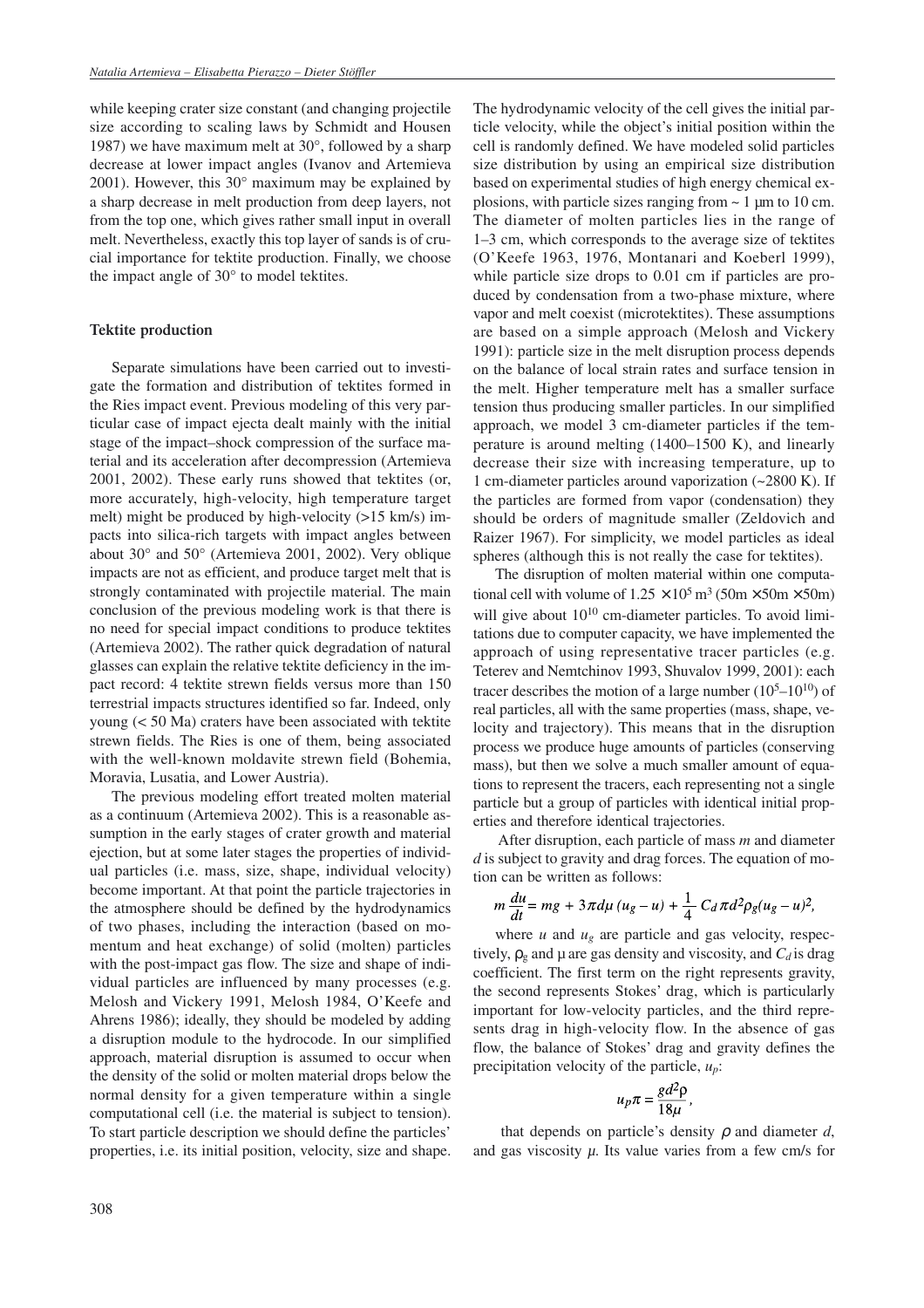small, mm-sized particles to tens of m/s for cm-sized tektites (toward the final stages of the computations). Thus, a ballistic motion, which takes into account only gravity, is a simplified example of particle motion in a post-impact flow.

In this stage, the hydrodynamic model consists of two steps: the first is a standard update of the hydrodynamic values; the second is a calculation of each tracer's trajectory followed by an update of the hydrodynamic values to conserve momentum and energy. Particles move from cell to cell and finally may escape the Earth's gravity field or are deposited on the surface.

Figure 3 shows early stages of a Ries-type impact at 30° and 20 km/s, with particle production and motion in the atmosphere. Only particles larger than 1 cm in diameter are shown, to avoid an overload of the figure. Molten particles from the upper (40 m) quartzite layer (i.e. potential tektites) are shown in red, particles from the molten projectile or deeper target layers are yellow, and solid particles are shown in black. An appreciable part of the upper layer material is vaporized and it initially starts to move as a gas or two-phase mixture; later on, however, condensation from the vapor can occur, resulting in the formation of microtektites. There is no record of microtektites associated with the Ries crater. Microtektites are typically found in deep sea sediments where they are buried and therefore preserved; however, when exposed at the surface they are subject to strong weathering processes that destroy them.

The Ries impact site is characterized by a thick sedimentary layer, from which a large amount of vapor (e.g. CO2) is shock-released. This vapor contributes to the particles acceleration, or at least, to maintaining their motion. The initial ejection velocities of material are rather high, up to 10 km/s, which is close to the velocity of the expanding gas. As a result, the particles are not subject to high dynamic pressures (Fig. 4a) that otherwise would disrupt them into fine mist immediately after ejection. The temperature of the entraining gas is rather high, so the particles do not cool quickly during the flight (Fig. 4b), thus having enough time to be aerodynamically shaped (typical for tektites), and to lose volatiles (like water). Four seconds after the impact, practically all of the molten and vaporized upper layer (sand) material is ejected and disrupted into particles, while intensive ejection of (either molten or solid) material from deeper layers will continue for much longer.

The initial hydrocode simulations, that include both the opening of the cavity and the atmospheric flow of material ejected from it, is performed to about 5 seconds after impact (Fig. 3). This initial stage is carried out at high spatial resolution and limited to a restricted mesh around the impact point, to obtain a reliable modeling of crater formation. On the other hand, to resolve the atmospheric flow of the expanding vapor plume and the imbedded particles we must model a rather large region – hundreds of kilometers in height and in the downrange direction, which can only be done at a much lower spatial resolution. This



Figure 4. a – Dynamic pressure versus time for a few tektite-type particle of different sizes. The solid line represents a tektite 2.6 cm in diameter, dashed line a tektite 2.0 cm in diameter, and dotted line a tektite 1.4 cm in diameter. b – Temperature versus time for the same tektite-type particles of Fig. 7. c – Trajectories of the tektite-type particles shown in Figs 4a and 4b. Circles mark the end of the hydrodynamic simulations (~30 seconds after the impact). From that point on the trajectories represent the motion of particles in an undisturbed atmosphere.

affects our ability to model accurately low-velocity ejecta, but does not affect high-velocity ejecta.

Between 20 to 40 seconds after the impact, the majority of the particles has reached altitudes above ~50 km. We exclude from the model particles exceeding altitudes of ~ 200 km, corresponding to material that will reach worldwide distribution (furthermore, some of these particles have velocities above escape). At this point, a full-scale hydrocode modeling becomes computationally too expensive, becoming thus very inefficient (typical time step in the hydrocode simulation is less than 0.1 s). We then turn off the hydrodynamic flow and consider the motion of particles in an undisturbed atmosphere (i.e. using pre-impact stratification and zero gas velocity). The particles end up moving through the undisturbed atmosphere with low velocity (tens of meters per second, typical settling velocity for particles of that size and shape). Figures 4a-c show the complete trajectories of the tektite-type particles and the pressure–temperature condition along these trajectories. It usually takes 5–30 min for particles to land on the surface.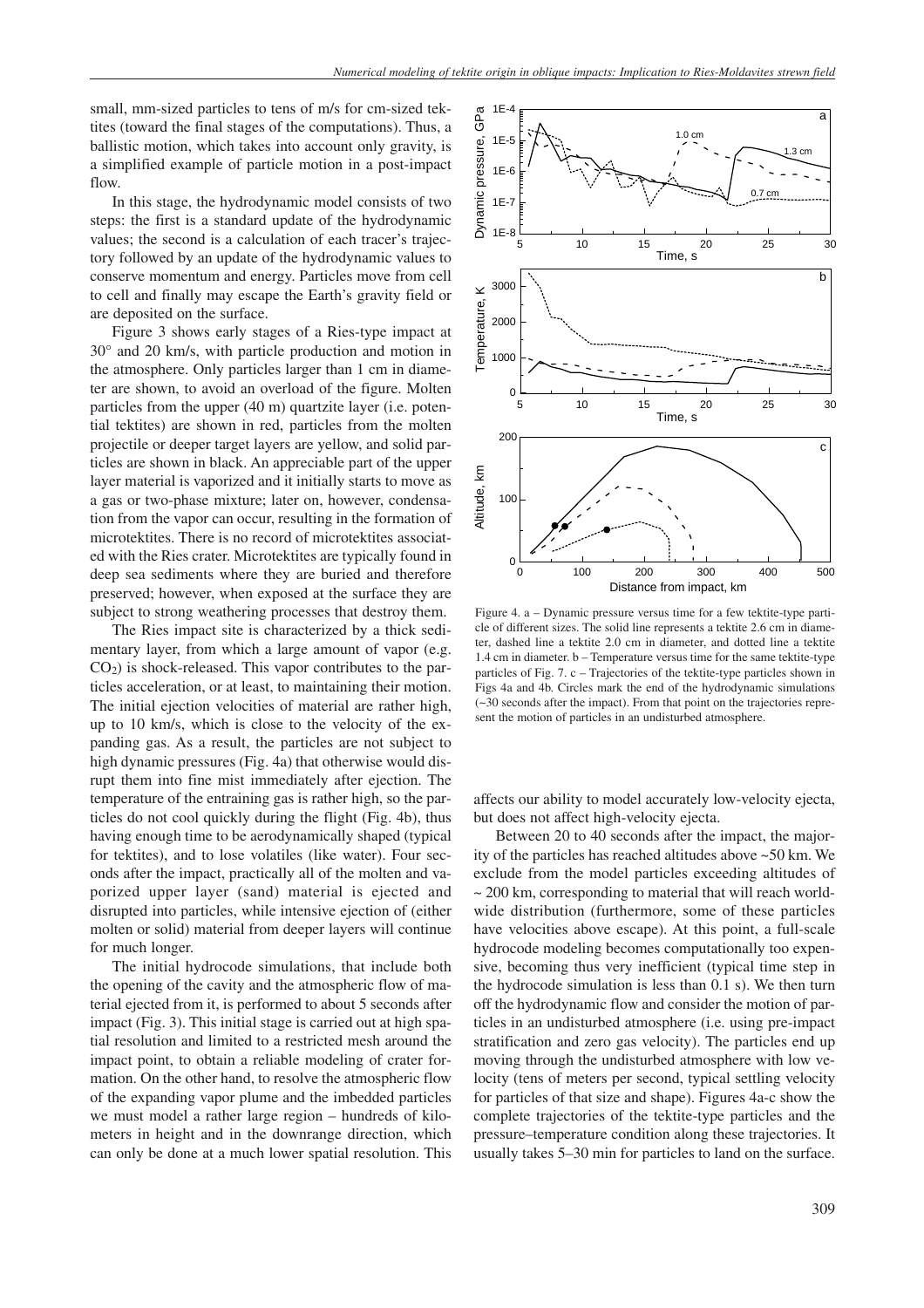

Figure 5: Final distribution of tektite-type particles on the surface for a 30°, 20 km/s impact. The origin is located at the impact point. Black and gray points represent mass of material deposited at a given location: black are for masses in the range 0.01–0.1 Mt; grey are for 0.1–2.0 Mt. The circle roughly corresponds to the rim of the Ries crater (it is center is located not at the point of impact, but downrange because of impact obliquity).

The final surface distribution of the modeled tektites is shown in Fig. 5, where different color dots represent different tektite masses. The symmetry with respect to the downrange direction is a direct consequence of the bilateral symmetry adopted for the simulation. About  $1.6 \times 10^{10}$  kg of tektites are deposited in the simulation. A fraction of this material ( $-6 \times 10^9$  kg) lands close to the impact point, indicating it is part of the ejecta curtain that surrounds the crater (usually extending about two radii away from the crater). The remaining  $\sim 10^{10}$  kg could be identified as tektites. This estimate differs by only a factor of 2 from geological estimates of  $\sim$  5  $\times$  10<sup>9</sup> kg (e.g. Montanari and Koeberl 1999). The tektite-type material is distributed up to 400–500 km away from the impact, in a fan of  $\sim 75^{\circ}$ symmetrically distributed with respect to the downrange direction. The final distribution of tektites is in principle but not in detail similar to the distribution of the real moldavites. This indicates that the production and distribution of tektites can be explained by impact cratering mechanics and the physics of motion of particles in a gas flow.

#### **Summary and discussion**

On the basis of a detailed assessment of the geological, petrographic and geographical characteristics of the related impact phenomena – Ries–Steinheim craters and the moldavite tektite strewn field – a numerical modeling study has been performed under the assumption that an impact of binary asteroid most probably was responsible for the formation of these two craters and the tektites because of their identical age. The total calculated mass of landed tektites is near  $10^{10}$  kg which compares with the  $5 \times 10^9$  kg estimated from field observations (Montanari and Koeberl 1999). It is obvious from the results that the 3D numerical simulation of the impact and ejection processes can explain the observations with a relatively good precision. The detailed arguments for the model-based interpretation of the field observations are as follows.

The results of a series of 3D hydrocode simulations of a Ries-type impact (i.e. maintaining a constant transient crater) for different impact angle and impact velocities confirm previous results indicating 30° as the most favorable angle for near-surface melting and low projectile material contamination, and, consequently, for the formation of tektites. Impact velocity has a smaller influence on the amount of melt and vaporization, compared to impact angle (Table 3).

The modeling of the motion of impact-produced tektite-type particles through the atmosphere addresses mainly the "mechanical" component of the complex tektite problem that is the possibility of transferring particles hundreds of km away from the parent crater. At this point, we cannot address the "geochemical" component of the problem in detail although the calculated P-T-conditions (Figs 4a, b) can explain some characteristics, such as low water content, homogeneity and scarcity of vesicles of tektites. A simulation of a Ries-sized impactor at 30°, 20 km/s, produces a downrange, relatively narrow-angle, distant distribution of tektite-type material similar to that observed for the moldavites strewn field. Although the final particle distribution appears to be somewhat different from the known distribution of the moldavites, these results represent an important step toward a better understanding of the moldavite strewn field. The exact width of the fan,  $\sim$ 75 $\degree$  for the modeled 30 $\degree$  impact, is a function of impact angle; to characterize such a dependence requires to extend the (time and computationally) extensive simulation carried out for a 30° impact to other impact angles in the range of 20°–50°. However, we expect that this value will not vary abruptly in the accepted range. The lack of tektites in the range of up to 200 km in contrast to the calculation is easily explained by the lack of host sediments of the age of the Ries in the whole region between the Ries and the western border region of the Czech Republic. Several other factors could have influenced the final distribution of the moldavites. Besides projectile-related factors, such as projectile size, impact angle and impact velocity, target characteristics like local variations in the stratigraphy and a discontinuous distribution of the upper layer of Tertiary sands in the Ries, and the size distribution of the melt particles are likely to affect the final distribution of the moldavites. The fact that the fan where the moldavites are found now has an angle of 57° compared to the 75° angle resulting from the calculation may be also due to erosion and surface transport of tektites since their formation.